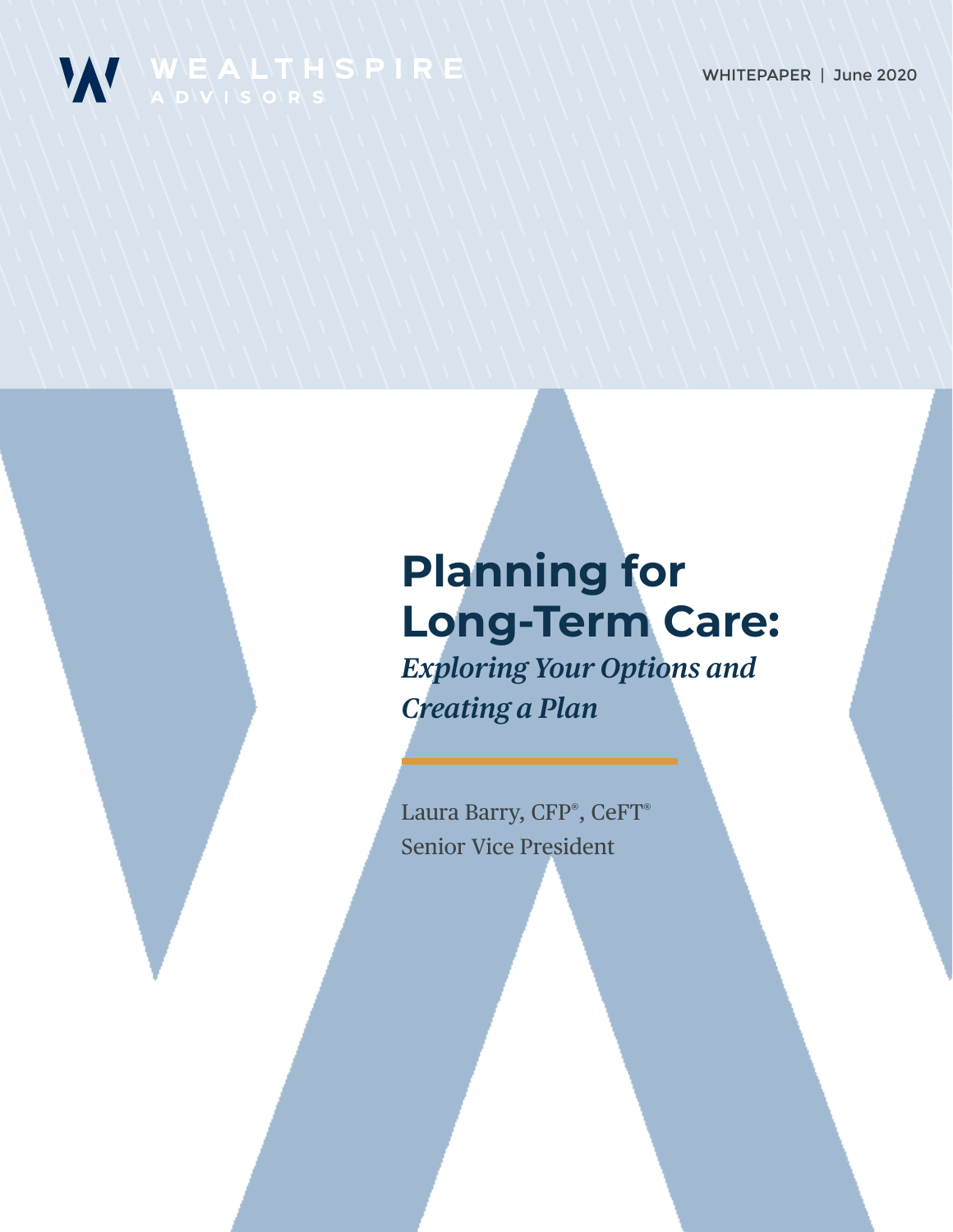## Planning for Long-Term Care:

**Exploring Your Options and Creating a Plan**

Laura Barry, CFP®, Senior Vice President

Americans are living longer and healthier lives than at any other time in history. Average life expectancy in the U.S. is 78.7 years and continues to rise. For those without chronic illness, it is realistic to plan to live well into the 90's.

Longer lifespans come with a higher likelihood that aging adults will eventually need some sort of help with the daily functions of living. In fact,  $7$  out of [1](https://ltcconsumer.com/ltc-facts/statistics/)0 will need help in some form $<sup>1</sup>$  - either</sup> from a family member or a paid caregiver – and 9 out of 10 who receive that care will not fully recover their independence<sup>2</sup>. The lifetime probability of needing care in at least two functions of daily life or of being cognitively impaired is 68%[3](https://www.usatoday.com/story/news/nation/2014/07/15/aging-survey-research/11921043/) . Three-quarters of care will take place in private homes<sup>[4](http://www.jchs.harvard.edu/sites/default/files/jchs-housing_americas_older_adults_2014_1.pdf)</sup>, often by other family members, over 75% of whom are female and 40% of whom will predecease the person they care for<sup>5</sup>.

Everyone's circumstances are different, but the common denominator is a high likelihood that some sort of care will be needed. How can you plan for this likely event? Care needs can

#### THE TRUE IMPACT OF LONG-TERM CARE

"My husband had to take time off from his job to help me, more than we expected. And he was frustrated that I had so much pain and felt like he wasn't helping enough. I hated asking for so much assistance."

"It's just hard between us. My wife still has to work to keep up the insurance. She also became my chauffeur and needed to help me shower and dress. We thought this time of our lives would be different."

"We expected things to change...But the reality of caring for someone is nothing like I imagined."

"In theory, I believed I could take care of my Mom, keep up with her home, and take care of my family, my kids, and myself. In reality, I am constantly torn, feeling guilty that I'm not doing enough for anyone."

*Source: Genworth*

develop over multiple years. Postponing care decisions, while common, is itself problematic. Trying to address these issues after one is already beginning to experience physical or mental compromise is difficult. Waiting lists on quality care facilities are common. For many reasons, crafting a plan well before you need it is a must.

Creating a long-term care plan is a two-part process. The first part entails understanding and defining how you would like to see care provided. Once you have a vision for your own longterm care, the second part is to formulate the financial plan to pay for it.

This whitepaper is designed to address both parts of a longterm care plan. In the first part, we will provide a roadmap to define your own desires and goals for long term care. Then in Part Two, we will explore the financial variables: estimating costs and payment methods for long-term care, including a look at long-term care insurance as well as other alternatives. We will also discuss the pros and cons of these various options.

#### **When to Start Planning**

We often start talking with clients about long-term care planning once they reach their mid to late 50s. This can be a time when some begin caring for their own parents, when they've finished raising kids and paying for college, and when they begin to think about their own twilight years.

Like many significant events in our lives, long-term care can play out over multiple years and can involve a significant financial commitment. Anticipating and specifically identifying the financial components can help you have a realistic view of what you can or cannot afford. Knowing the potential costs of your desired long-term care goals can help you allocate sufficient funds or fund the appropriate insurance over multiple years. Many find peace of mind by simply knowing they have a plan and will have the means to pay for their own long-term care.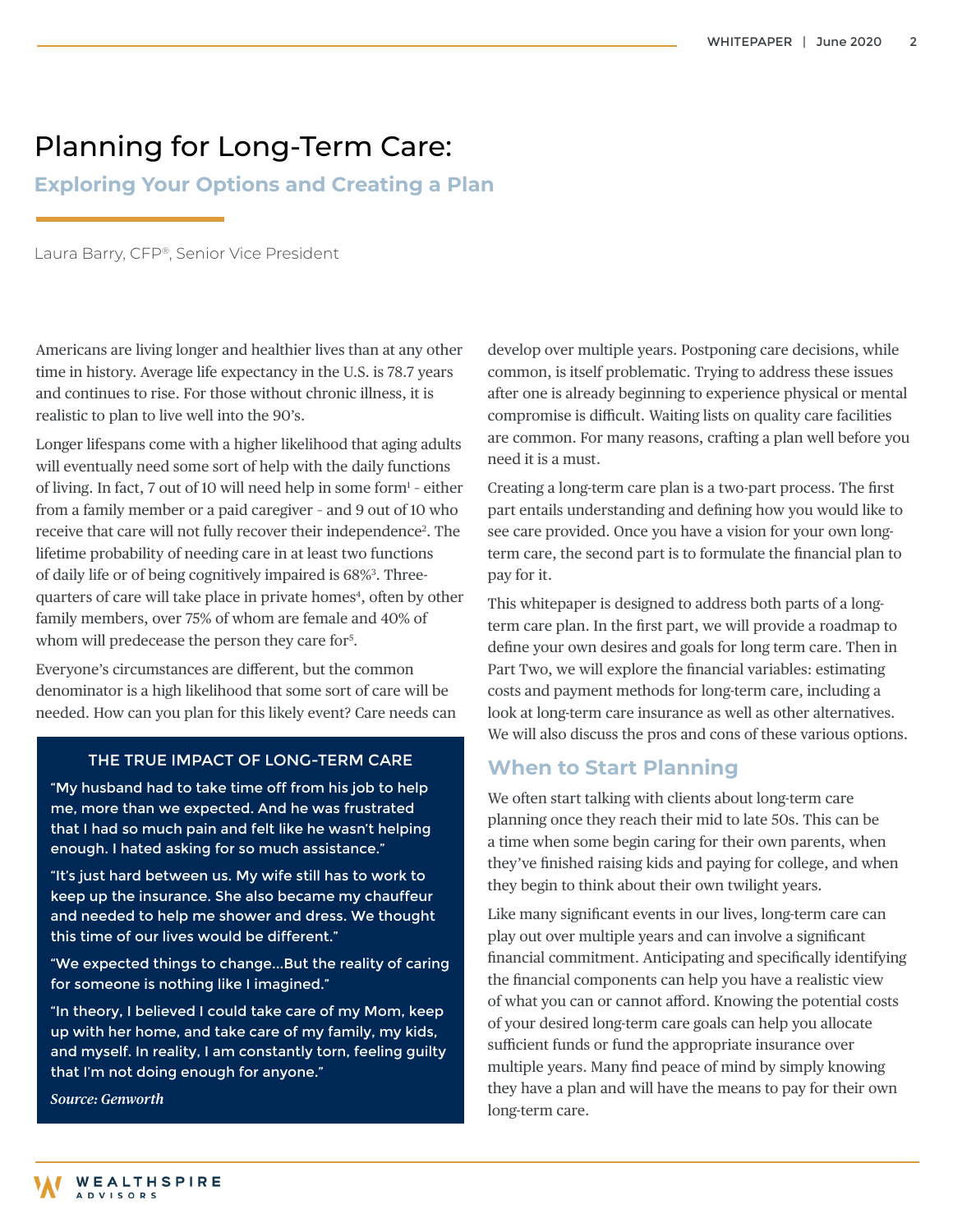#### **What to Consider When Planning**

Start by identifying personal desires about how you would like to be cared for at a time when you can no longer live independently. While a sudden health event or accident may require a need for around-the-clock care, care needs can also evolve over time. For example, you may find it harder to complete physical tasks like home repairs or yard maintenance. Cognitive decline can happen over many years starting with forgetfulness or difficulty completing complex tasks. It may be necessary to enlist someone's help to make sure all the bills get paid and things aren't falling through the cracks. As care needs increase, your long-term care plan should address these bigger questions:

#### **WHERE DO YOU EXPECT TO LIVE?**

A large majority prefer to stay in their own home. Thought must be given to whether living independently will be physically safe and mentally healthy. Take time to think about your home through the lens of someone with more limited mobility. Are there a lot of stairs? Are laundry facilities in the basement? Are there walk-in showers or traditional bathtubs? Will there be significant costs to make the home accessible? Could there be a need for supervision or on-site assistance? What is plan B if your home will be inaccessible as you age? Are you familiar with the quality of caregiving facilities near you? Will you hope to live with other family members?

Increasingly, senior living situations that include a progression of care are available. Here retirees take a first step into senior apartments in a community with other healthy seniors before any care is needed. Not only do Continuing Care Retirement Communities (CCRCs) require that you are fully independent when you move in, many find that joining such a community when they still feel vital and active a good idea because they can develop a sense of community as they age.

Moving at a time when you are physically or mentally compromised is much more challenging for all involved, as it limits the types of places you can qualify for and makes it harder to acclimate and build relationships once you're there. If a CCRC appeals to you, it can be a good idea to get on a waiting list for a desired location. A modest deposit is often required, but if your name comes up and you aren't ready to make the move, you may have the opportunity to pass two or three times before being dropped from the list. Thus, the adage: "Better five years too early than five minutes too late".

#### **WHO WILL PROVIDE THE CARE?**

Many expect and receive care from a spouse. But the stress of caregiving can be both physically and mentally hard, and it isn't uncommon for the provider of care to predecease the person they are caring for. Family members – a sibling or a child – are often expected to step in to help. Children often share caregiving duties and play different roles depending on their respective skills and abilities. Consider carefully what and how much you will want to ask of your children and at what cost it will be to them. Many second-generation caregivers are effectively asked to put their own lives on hold – jeopardizing their own careers, personal relationships, physical and financial health. Additionally, you may need to think about which family members should not be asked to provide care.

Paid professional care givers – either with or without medical training – can provide care in home or in a facility. Care can also be provided by a combination of caregivers – a spouse may provide care and augment that care with part-time help from family or paid providers.

### QUESTIONS TO ASK

**Answers to the following questions can help you frame your long-term care plan:**

- **• What is my health status and how long am I likely to live?**
- **• Where do I want to live?**
- **• If I live at home, is my home safe as I age? Will I be able to do required upkeep?**
- **• If I stay at home, who should provide care? Do I have family or friends who can help me? Am I comfortable with asking them for help? Whom do I not want to ask?**
- **• Are there quality facilities in my community that provide a continuum of care? Do they have a waiting list?**
- **• Who is the right family member or trusted contact with whom I can share my plan and who will help execute it?**
- **• What are my end of life directives and have I included those as part of my long-term care plan?**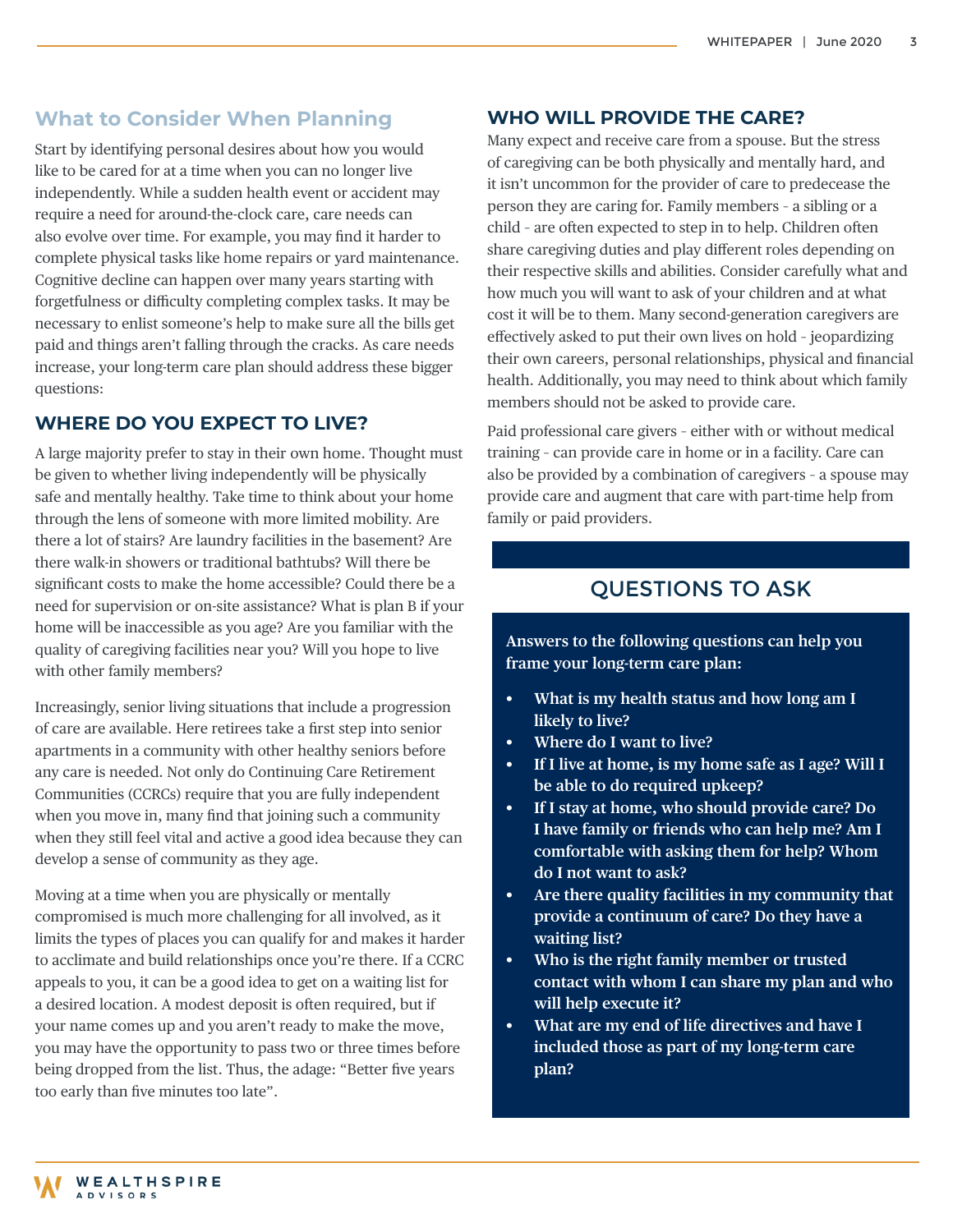#### **WHAT KIND OF CARE WILL I NEED? WHAT CAN I AFFORD?**

Your own plan will be affected by multiple factors, including your own financial situation, your health status, and your health history. Are you likely to deal with chronic health issues like diabetes, high blood pressure, or obesity? One in three seniors dies with Alzheimer's and other dementias, and the number of Americans living with Alzheimer's is expected to increase further from 5.7 million to 14 million in 2050<sup>6</sup>. How might this impact your family?

#### **WILL I BE ABLE TO GET INTO A CARE FACILITY IF NEEDED?**

While many desire to stay at home, some health circumstances may require a professional care facility. But don't be surprised to find that quality facilities often have waiting lists and/or require future residents to demonstrate the financial ability to cover at least two years of care before relying on Medicaid.

#### **DO I HAVE MY HEALTH CARE DIRECTIVES AND A POWER OF ATTORNEY FOR HEALTH CARE IN PLACE?**

We've written separately about the importance of establishing powers of attorney for both finances and health care.7 Take time to create specific directives about end of life care. It is an important component of a complete long-term plan.

#### **Share Your Plan**

Once you and your spouse have answered these questions and created a plan for your long-term care, keep a copy of your plan with your important papers. Take time at least annually to review the plan and make sure it still reflects your wishes.

Also, share your plan with family members or a trusted contact to make sure your desires are known. While it is good to communicate with your whole family, identify one person to execute the plan for you. It can be hard for multiple siblings to agree, so identify the one person who is in the best position to put your plan in place. If you don't have kids or siblings, be sure to identify a friend or other trusted contact.

Establishing and communicating your desires is the first step in planning for care as you age. In our next segment, we will discuss the financial components of your long-term care plan – how to estimate the cost of care and a financial plan to pay for it.

### **Part 2 - Putting a Financial Plan in Place**

We aren't getting any younger. Baby Boomers, the demographic cohort that has impacted every major institution, is now making its way into and through retirement. The early years of retirement – the so-called "go-go" years – are active and filled with paid or volunteer work, travel, and lots of activities. Next come the "slow go" years when they continue to live independently but find they can do fewer things. Ultimately, they move into the "no-go" years when physical or cognitive health begins to decline, and some sort of care may be needed.<sup>8</sup>

The U.S. Dept. of Health and Human Services projects that the number of people needing long-term care will double by 2050, and that nearly 70% of people turning age 65 will need longterm care at some point.<sup>9</sup> Recognizing the potential need and establishing your own vision for how you would like to receive long-term care is the first step. We addressed establishing a vision for your own care in part one of this series. The second step is to determine how you plan to pay for that care.

How much money you will need to cover long-term care will be impacted by many factors, not the least of which is your own health status and family history. How you pay for it depends on your own financial situation and access to liquid assets.

#### **Estimating Potential Costs**

Like any financial plan, you should build an estimate of what your annual expenses could be. This can be a challenge for one person, let alone a couple. A few questions to consider when making those estimates:

- What is your general family health history? How likely is it that you will face a chronic health situation? How long do you expect to live? Most of us are in denial about our likely longevity. There are several good Longevity Calculators available to help us face reality, such as https://media.nmfn. com/tnetwork/lifespan/#0
- Do you expect to secure private, in-home care? A Genworth study<sup>10</sup> found that 80% of Americans underestimate the cost of in-home long-term care. Using widely available statistics from long-term care providers, aging adults who use longterm care services should expect to do so for as much as 4 or 5 years. Other costs to consider include expenses to make your home safe as you age, such as retrofitting bathrooms with walk-in showers and other home modifications to be more accessible.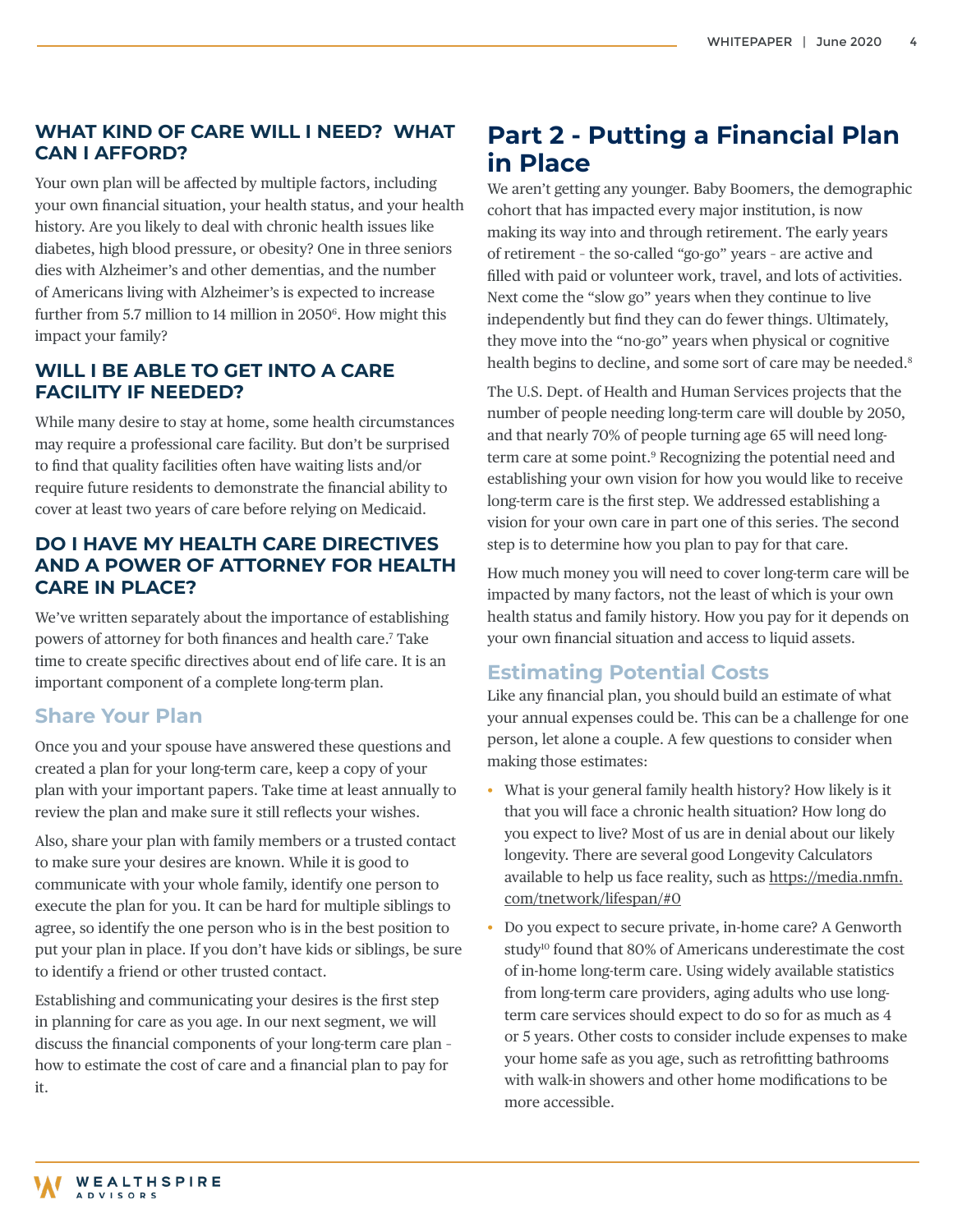- Would you prefer to move into a retirement community that offers a continuum of care, including independent senior apartments, assisted living, memory care, or even skilled nursing services? These communities appeal to many, especially those without family members living close by. To estimate these costs, survey the retirement communities in your area. Many have monthly fees plus an upfront buy-in with 80% or more guaranteed to go back to your estate.
- If you need to access a higher quality skilled care facility, you may need to demonstrate an ability to fund at least two years of care.

For many, estimating the costs of private in-home care or a retirement community in the community you want to live can feel overwhelming. Organizations like AARP offer online tools to identify caregiving resources in your local community. There are also some private care managers and planners such as Care Right Inc. that seek to help you sort through the maze of choices. Individual facilities may also have care managers offering to help, but hiring your own care manager assures that you receive advice from someone who is representing your interests alone. You can also ask people in your community who may have a family member receiving care or are familiar with providers.

Ideally you want to have a solid idea of the type of care you desire well before it is needed. In order to become familiar with local resources and costs, I've encouraged my healthy clients to

*Ideally you want to have a solid idea of the type of care you desire well before it is needed. In order to become familiar with local resources and costs, I've encouraged my healthy clients to explore one care provider per month; schedule an individual visit ahead of time or attend a group presentation. The more of them you see, the better your own questions will become.* 

explore one care provider per month; schedule an individual visit ahead of time or attend a group presentation. The more of them you see, the better your own questions will become.

Understanding the vast range of preferences, resources, and health issues, some recommend that a 60-year-old should have a pool of \$350K earmarked to cover a claim beginning at age 80, and \$375K should the claim begin at 85. For a 65-year-old, those figures move to \$325K for a claim at age 80 and \$350K beginning at 85.

#### **Ways to Fund Long-Term Care**

After considering the potential costs of long-term care (LTC), the next step is to determine how you will fund that care. It's important to remember that this is not covered by Medicare. Generally, clients tend to take one of three approaches:

- Self-Fund—Do you have enough assets to self-fund long-term care costs? If retirement is still a few years away, how much more will you need to save to cover these costs? Consider how to identify and segregate those funds identified for long-term care and how to invest those funds so they will be available to be used for that purpose when the time comes.
- Insure Traditional long-term care or new hybrid policies that combine long-term care "riders" with a life insurance policy or an annuity are available.
- Combination Many choose a combination of self-funding and insurance to cover long-term care. Those with liquid assets to cover a significant portion of their costs may purchase an LTC policy with a modest benefit amount covering just part of the costs. This approach can also be attractive to those who want to preserve more assets to pass on to their heirs.

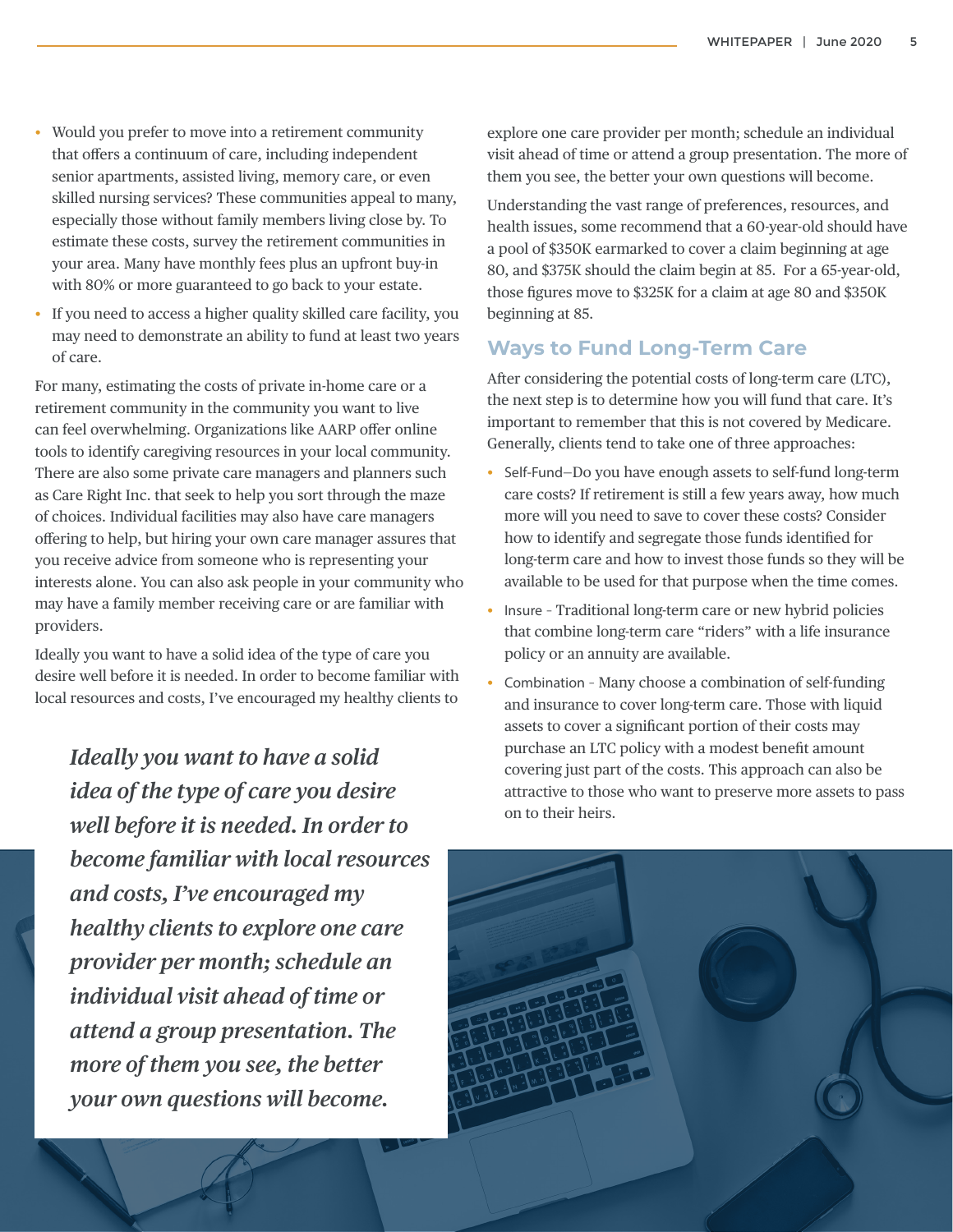Deciding to insure all or part of long-term care expenses is a complex decision. LTC insurance can be expensive, and many find it difficult to commit to paying premiums of \$4,000 or more per year for insurance they hope not to use (like all insurance).

#### **Today's LTC Policies – Evolving Policies and Features**

Today, insurance companies serving the long-term care market now have longer history and better information on actual use and have designed policies and pricing based on this experience. When selecting a policy, the cost will depend on factors including the client's current health status, how long a user anticipates needing care, and the length of the waiting period before benefits begin to be paid. For example, a policy may cover four years of shared care for a couple. That care can be split up however it is needed. Both may receive benefits covering two years of care or one spouse may receive three years of care and the other one. Policies generally include a deductible/waiting period – say 100 days – before policy benefits begin to be paid.

Ideally, policies are priced to avoid future rate increases, but when conditions warrant, consumers now have options to accept premium increases or to pass and lock in a lower benefit. These elements of policy design can help to prevent someone from having to abandon a policy after paying in for many years.

For many, paying for an insurance policy they may never need can be a difficult pill to swallow. Insurance companies increasingly are creating hybrid policies just for this reason – that is, life insurance and annuities that include long-term healthcare riders. For example, the policy may cover a set benefit that can be used for long term care, and if LTC isn't needed, that benefit becomes part of the life insurance's death benefit. These options can be a valuable opportunity to repurpose an existing insurance policy or annuity that isn't needed for its original goal any longer.

Others may purchase a "longevity policy." Like its name suggests, these policies are designed for those who may live well beyond normal life expectancies. With a longevity policy, you can plan to cover expenses up to a certain age, say age 90. Then if you live beyond that, the policy kicks in so you don't have to worry about running out of money.

To navigate the various options for a combination that truly meets your needs and priorities, be sure you are working with a Long-Term Care Insurance expert. Independent agents can compare a variety of companies and help you understand the options that are truly of value to you and will work closely with your Financial Advisor who can help you understand how a long-term care event can derail an otherwise healthy retirement plan.

#### **Planning = Peace of Mind**

In one study, 87% of survey respondents thought that longterm care was a big problem in the U.S. Eighty percent felt it irresponsible not to plan for it, but only 12% believed they had adequately done so.<sup>11</sup> Planning for care as you age can involve some difficult questions. People tend to not want to think about it. But not planning has dire consequences – decisions may end up being made for you, you may not be able to afford the care you want, or you may end up burdening others with your care. Creating your own long-term care plan, thinking about how you will pay for it, and regularly updating your plan can provide significant peace of mind.

#### **Case Study**

A couple decides to move into a retirement community. After living independently, one spouse passes away. The surviving spouse later moves into assisted living with costs of \$6,500/ month. After two years in assisted living, she needs memory care services and lives an additional 2 years with costs of \$9,000/month.

The couple chooses to fund their long-term care with a combination of self-funding and an LTC policy. They purchase a policy with a maximum daily benefit of \$150 or about \$4,500 per month. The cost of this policy was roughly \$4,000/year.

| Year | <b>Long-Term</b><br>Care Expense/<br>month | <b>LTC Benefit/</b><br>month | Self-Funded<br>amount/month |
|------|--------------------------------------------|------------------------------|-----------------------------|
|      | \$6,500                                    | \$4,500                      | \$2,000                     |
|      | \$6,500                                    | \$4,500                      | \$2,000                     |
| 3    | \$9,000                                    | \$4,500                      | \$4,500                     |
| 4    | \$9,000                                    | \$4,500                      | \$4,500                     |

**WEALTHSPIRE ADVISORS**